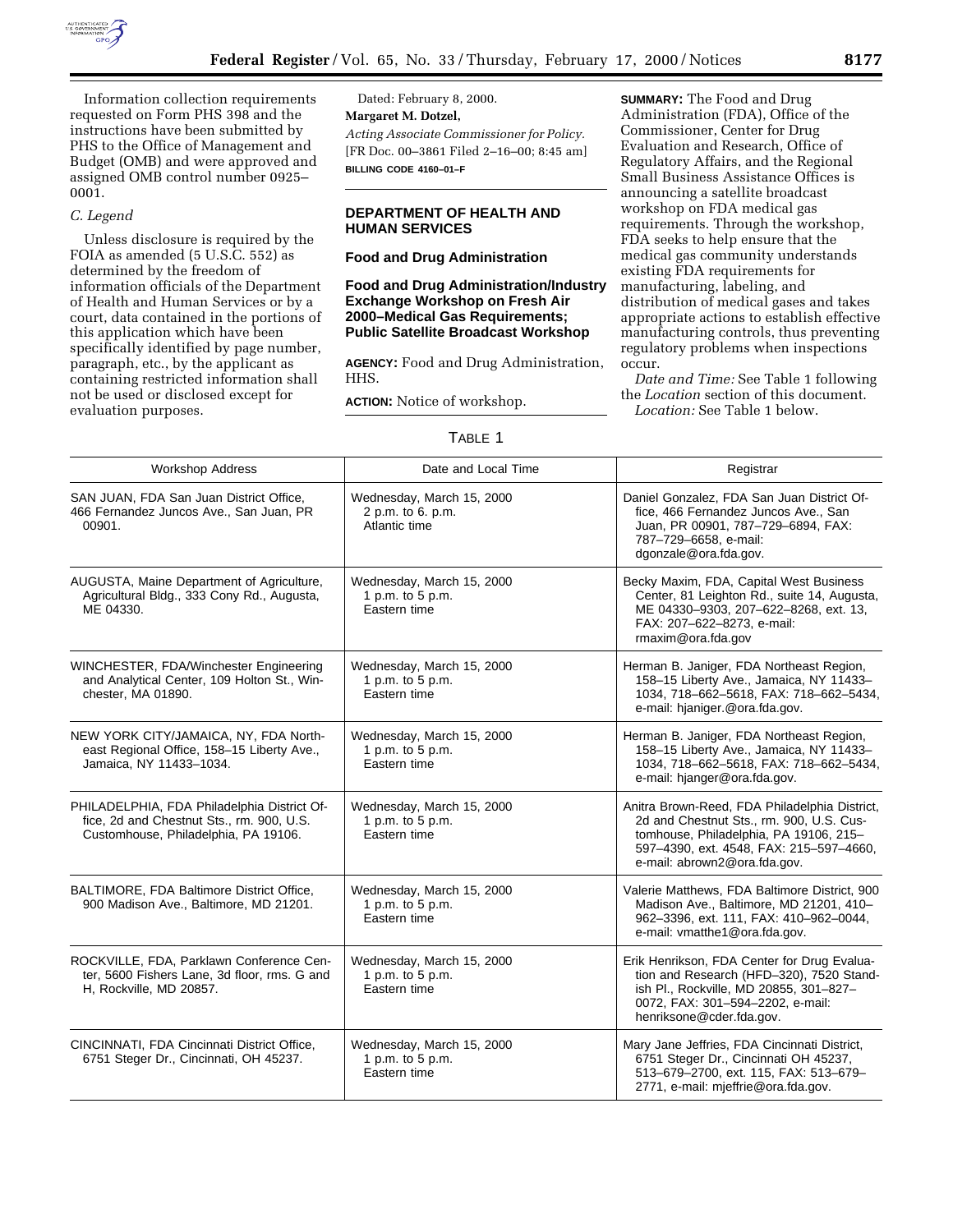| <b>Workshop Address</b>                                                                                                           | Date and Local Time                                             | Registrar                                                                                                                                                                              |  |
|-----------------------------------------------------------------------------------------------------------------------------------|-----------------------------------------------------------------|----------------------------------------------------------------------------------------------------------------------------------------------------------------------------------------|--|
| MAITLAND, FDA Florida District Office, 555<br>Winderly Pl., suite 200, Maitland, FL 32751.                                        | Wednesday, March 15, 2000<br>1 p.m. to 5 p.m.<br>Eastern time   | Frank Goodwin, FDA Florida District Office,<br>555 Winderly Pl., suite 200, Maitland, FL<br>32751, 407-475-4707, FAX: 407-475-<br>4768, e-mail: fgoodwin@fda.ora.gov.                  |  |
| ATLANTA, FDA Atlanta District Office, 60 8th<br>St. NE., Atlanta, GA 30309.                                                       | Wednesday, March 15, 2000<br>1 p.m. to 5 p.m.<br>Eastern time   | Teresa Thompson, FDA, 2302 West<br>Meadowview Rd., suite 203, Greensboro,<br>NC 27407, 336-333-5419, FAX: 336-333-<br>5563, e-mail: tthompso@ora.fda.gov.                              |  |
| DETROIT, FDA District Office, 1560 East Jef-<br>ferson Ave., Detroit, MI 48207 (attendance<br>limited to one person per company). | Wednesday, March 15, 2000<br>1 p.m. to 5 p.m.<br>Eastern time   | Evelyn DeNike, FDA Detroit District, 1560<br>East Jefferson Ave., Detroit, MI 48207-<br>3179, 313-226-6260, ext. 149, FAX: 313-<br>226-3076, e-mail: edenike@ora.fda.gov.              |  |
| NASHVILLE, FDA Nashville Branch, 297 Plus<br>Park Blvd., Nashville, TN 37217.                                                     | Wednesday, March 15, 2000<br>1 p.m. to 5 p.m.<br>Central time   | Kari Norton, FDA Nashville Branch, 297 Plus<br>Park Blvd., Nashville, TN 37217, 615-781-<br>5388, ext. 112, FAX: 615-781-5383, e-<br>mail: knorton@ora.fda.gov.                        |  |
| CHICAGO, FDA Chicago District Office, 300<br>South Riverside Plaza, suite 550 South Chi-<br>cago, IL 60606.                       | Wednesday, March 15, 2000<br>12 m. to 4 p.m.<br>Central time    | Patricia Lewis, FDA Chicago District, 300<br>South Riverside Plaza, suite 550 South Chi-<br>cago, IL 60606, 312-353-7379, FAX: 312-<br>886-3280, e-mail: plewis@ora.fda.gov.           |  |
| MINNEAPOLIS/ST. PAUL, Fort Snelling, 1 Fed-<br>eral Dr., rm. 196, Fort Snelling, MN 55111.                                        | Wednesday, March 15, 2000<br>12 m. to 4 p.m.<br>Central time    | Carrie Hoffman, FDA Minneapolis District, 240<br>Hennepin Ave., Minneapolis, MN 55401,<br>612-334-4100, ext. 159, FAX: 612-334-<br>4142, e-mail: choffman@ora.fda.gov.                 |  |
| LENEXA, FDA Kansas City District Office,<br>11630 West 80th St., P.O. Box 15905,<br>Lenexa, KS 66285-5905.                        | Wednesday, March 15, 2000<br>12 m. to 4 p.m.<br>Central time    | Tywanna Paul, FDA Kansas City District,<br>11630 West 80th St., Lenexa, KS 66285-<br>5905, 913-752-2141, FAX: 913-752-2111,<br>e-mail: tpaul@ora.fda.gov.                              |  |
| NEW ORLEANS, FDA New Orleans District Of-<br>fice, 6600 Plaza Dr., suite 400, New Orleans,<br>LA 70127.                           | Wednesday, March 15, 2000<br>12 m. to 4 p.m.<br>Central time    | Kari Norton, FDA Nashville Branch, 297 Plus<br>Park Blvd., Nashville, TN 37217, 615-781-<br>5388, ext. 112, FAX: 615-781-5383, e-<br>mail: Knorton@ora.fda.gov.                        |  |
| DENVER, FDA Denver District, Denver Federal<br>Center, Bldg. 20, 6th and Kipling Sts., Den-<br>ver, CO 80225-0087.                | Wednesday, March 15, 2000<br>11 a.m. to 3 p.m.<br>Mountain time | Virlie Walker, FDA Denver District, Federal<br>Center, Bldg. 20, 6th and Kipling Sts., Den-<br>ver, CO 80225-0087, 303-236-3018, FAX:<br>303-236-3551, e-mail:<br>vwalker@ora.fda.gov. |  |
| DOWNEY, The Gas Company, Energy Re-<br>source Center, 9240 East Firestone Blvd.,<br>Downey, CA 90241.                             | Wednesday, March 15, 2000<br>10 a.m. to 2 p.m.<br>Pacific time  | Virgilio Pacio, FDA, 4510 Executive Dr., suite<br>225, San Diego, CA 92121, 858-550-3850,<br>ext. 116, FAX: 858-550-3860, e-mail:<br>vpacio@ora.fda.gov.                               |  |
| BOTHELL, FDA Seattle District Office, 22201<br>23d Dr. SE., Bothell, WA 98021-4421.                                               | Wednesday, March 15, 2000<br>10 a.m. to 2 p.m.<br>Pacific time  | Connie Rezendes, FDA Seattle District,<br>22201 23d Dr. SE., Bothell, WA 98021-<br>4421, 425-402-3178, FAX: 425-483-4996,<br>e-mail: crezende@ora.fda.gov.                             |  |
| ALAMEDA, FDA San Francisco District Office,<br>1431 Harbor Bay Pkwy., Alameda, CA<br>94502.                                       | Wednesday, March 15, 2000<br>10 a.m. to 2 p.m.<br>Pacific time  | Steven Gillenwater, FDA San Francisco Dis-<br>trict, 1431 Harbor Bay Pkwy., Alameda, CA<br>94502, 510-337-6802, FAX: 510-337-<br>6702, e-mail: sgillenw@ora.fda.gov.                   |  |

| TABLE 1-Continued |  |  |  |
|-------------------|--|--|--|
|-------------------|--|--|--|

*Contact:* Erik N. Henrikson, Center for Drug Evaluation and Research (HFD– 320), Food and Drug Administration, 7520 Standish Pl., Rockville, MD 20855, 301–827–0072, or e-mail henriksone@cder.fda.gov.

*Registration:* Send registration information, as listed in Table 1 of this

document, to the registrar for the site you wish to attend. Space is limited, therefore interested parties are encouraged to register early. The workshop is free of charge and open to the public, either through direct downlinking of the program or through attendance at one of the public meeting

sites listed in Table 1 of this document. If you need special accommodations due to a disability, please inform the registrar for your site at least 7 days in advance of the workshop. Those who will be down-linking the program to their own locations and who will not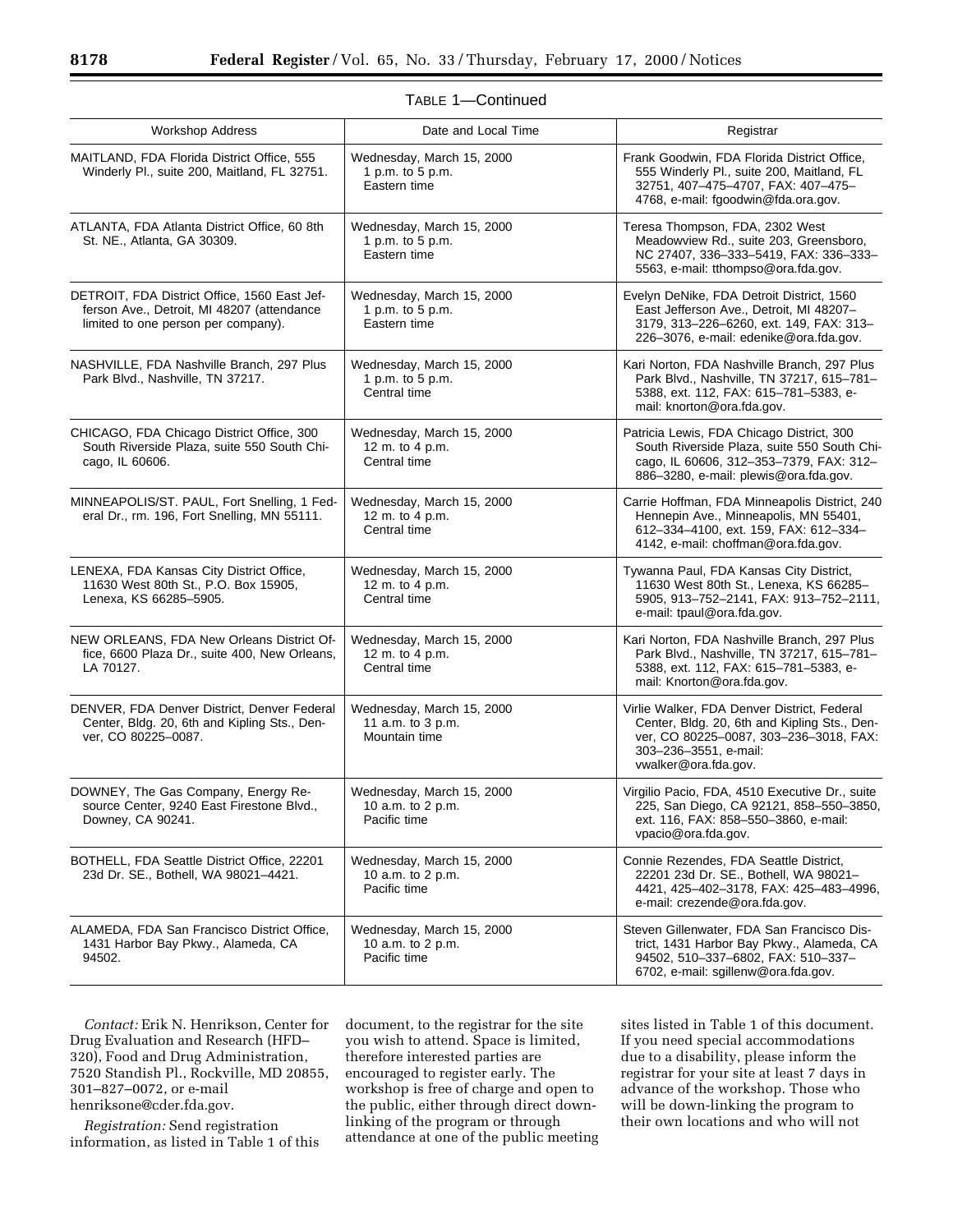attend one of FDA's public sites do not need register with FDA in advance.

Additional meeting sites are available on the Internet at http://www.fda.gov/ cder/workshop.htm.

The broadcast is also available for down-linking, free of charge, to anyone with a steerable satellite dish capable of accessing c-band broadcast signals. Satellite coordinates and technical information will be posted on the Internet at http://www.fda.gov/cder/ workshop.htm. Coordinates will not be

available until 2 to 3 weeks prior to broadcast. Questions regarding satellite down-linking prior to day of broadcast should be directed to the Satellite Voicemail Line at 301–594–2263.

The workshop scheduled above will help implement the FDA Plan for Statutory Compliance (developed under section 406 of the FDA Modernization Act (21 U.S.C. 393)) through working more closely with stakeholders and ensuring access to needed scientific and technical expertise. This workshop also

complies with the Small Business Regulatory Enforcement Fairness Act (Public Law 104–121) that requires outreach activities by Government agencies directed to small businesses.

The meeting announcement and registration form may also be accessed on the Internet at http://www.fda.gov/ cder/workshop.htm.

The following information is requested for registration: **BILLING CODE 4160–01–F**